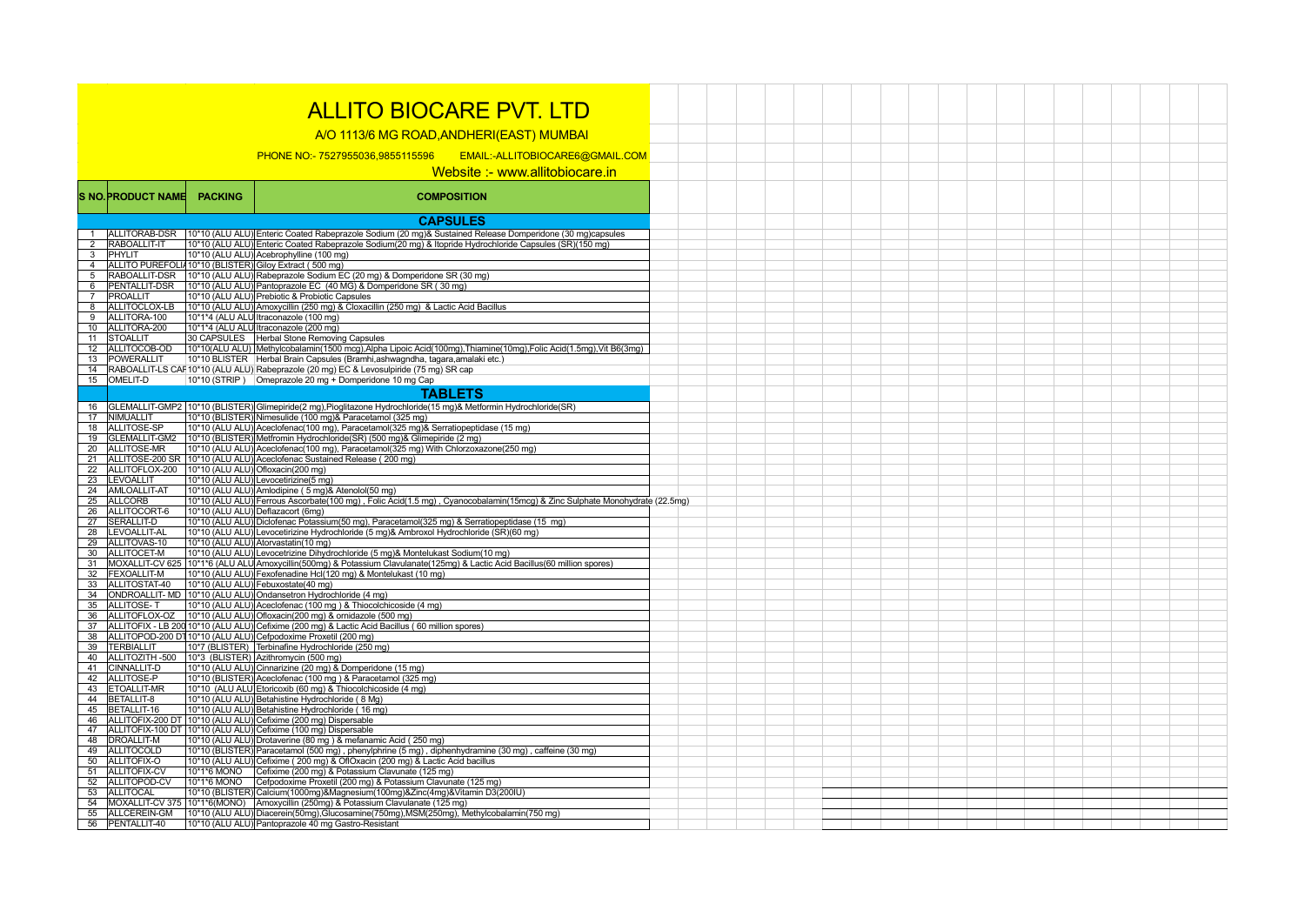| PENTALLIT-D<br>57                  |                                                      | 10*10 (ALU ALU) Pantoprazole (40 mg) & Domperidone (10 mg)                                                               |  |  |  |  |  |  |  |  |
|------------------------------------|------------------------------------------------------|--------------------------------------------------------------------------------------------------------------------------|--|--|--|--|--|--|--|--|
| 58<br>LITZOLE-150 TAB 10*1 TAB     |                                                      | Fluconzole 150 mg                                                                                                        |  |  |  |  |  |  |  |  |
| 59<br><b>TELMILIT-AM</b>           |                                                      | 10*10 (ALU ALU) Telmisartan 40 mg & Amlodipine 5 mg                                                                      |  |  |  |  |  |  |  |  |
| 60<br>UDLIT-300                    |                                                      | 10*1*10 MONO Ursodeoxycholic Acid 300 mg                                                                                 |  |  |  |  |  |  |  |  |
| ALLITO-C+                          |                                                      |                                                                                                                          |  |  |  |  |  |  |  |  |
| 61                                 |                                                      | 10*10(ALU ALU) Vitamin C(500mg), Vitamin D3(400IU), Zinc Sulphate(22.5mg) Chewable Orange Flavour Tablet                 |  |  |  |  |  |  |  |  |
| ROSLIT-F<br>62                     |                                                      | 10*10 (ALU ALU) Rosuvastatin (10 mg) & Fenofibrate (160 mg)                                                              |  |  |  |  |  |  |  |  |
| 63<br>ABLIT+                       | 10*1*1 TAB                                           | Albendazole 400 mg & Ivermectin 6 mg                                                                                     |  |  |  |  |  |  |  |  |
| PREDLIT-4<br>64                    |                                                      | 10*10 (ALU ALU) Methylprednisolone 4 mg Tablets                                                                          |  |  |  |  |  |  |  |  |
|                                    | 65 ALLITOZITH-250 10*6 (BLISTER) Azithromycin 250 mg |                                                                                                                          |  |  |  |  |  |  |  |  |
|                                    |                                                      | <b>SYRUPS/SUSPENSIONS</b>                                                                                                |  |  |  |  |  |  |  |  |
| <b>ALLITOCAL</b><br>66             | 200 ml                                               | Calcium(625 mg), Magnesium(250 mg) Zinc With Vitamin D3(200 I.U) suspension                                              |  |  |  |  |  |  |  |  |
| 67 ALLITOLIV                       | 200 ml                                               | Ayurvedic Liver Tonic                                                                                                    |  |  |  |  |  |  |  |  |
| POWERALLIT<br>68                   | 200 ml                                               | Ayurvedic Brain Tonic                                                                                                    |  |  |  |  |  |  |  |  |
| 69 FEMOALLIT                       | 200 ml                                               | <b>Uterine Tonic</b>                                                                                                     |  |  |  |  |  |  |  |  |
| 70 ALLITORON                       | 170 ml                                               | Megaldrate (400 mg)& Simethicone(20 mg) oral suspension (Sugar Free)                                                     |  |  |  |  |  |  |  |  |
| 71 ALLITOFOL-D                     |                                                      |                                                                                                                          |  |  |  |  |  |  |  |  |
|                                    | 100ml<br>100 ml                                      | Dextromethorphan Hydrobromide(10 mg), Chlorpheniramine Meleate(2 mg) & Phenylephrine Hydrochloride(5 mg)                 |  |  |  |  |  |  |  |  |
| 72   PICOALLIT<br>73 KALLIT        | 100 ml                                               | Sodium Picosulfate( 5 mg) (Sugar Free)                                                                                   |  |  |  |  |  |  |  |  |
| 74   ALLITOFOL                     |                                                      | Disodium Hydrogen Citrate Syrup (1.38 gm) (Sugar Free)                                                                   |  |  |  |  |  |  |  |  |
|                                    | 100 ml                                               | Terbutalin sulphate(1.25 mg), Bromhexine HCL(4 mg), Guaiphensin(50 mg) & menthol(1 mg) Syrup                             |  |  |  |  |  |  |  |  |
| 75<br>ALLITOZYME                   | 200 ml                                               | Fungal Diastase & Pepsin Syrup (Sugar free)                                                                              |  |  |  |  |  |  |  |  |
| ALLCORB-XT<br>76                   | 200 ml                                               | Ferrous Ascorbate, Folic Acid, Zinc Sulphate Syrup (Sugar Free)                                                          |  |  |  |  |  |  |  |  |
| 77 ALLITOVIT                       | 200 ml                                               | Ginseng, Lycopene, Multivitamins, Multiminerals & Antioxidants Syrup (Sugar Free)                                        |  |  |  |  |  |  |  |  |
| <b>SALLIT</b><br>78                | 200 ML                                               | Silymarin With B Complex Syrup (Sugar Free)                                                                              |  |  |  |  |  |  |  |  |
| 79<br>ALLITOCOLD 2X                | 60 ML                                                | Paracetamol (250 mg), phenylphrine (5 mg), Chlorpheniramine (2 mg) DOUBLE STRENGTH                                       |  |  |  |  |  |  |  |  |
| 80<br>ALLITOFOL-LS                 |                                                      | 100 MI (CARTON Levosalbutamol (1 mg), ambroxol (30 mg), guaiphensin (50 mg) SUGAR FREE                                   |  |  |  |  |  |  |  |  |
|                                    |                                                      | 81   ALLITOFOL-D SF   100 MI (CARTON Dextromethorphan (10 mg), Chlorpheniramine (2 mg) & Phenylephrine (5 mg) SUGAR FREE |  |  |  |  |  |  |  |  |
| 82<br><b>KOFALLIT</b>              |                                                      | 100 MI (CARTON Ayurvedic Cough Syrup (SUGAR FREE)                                                                        |  |  |  |  |  |  |  |  |
| 83<br>SURCALLIT-O                  |                                                      | 100 MI (CARTON Surcalfate (1 gm) & Oxetacaine (20 mg)                                                                    |  |  |  |  |  |  |  |  |
| <b>STOALLIT</b><br>84              | 200 ML                                               | Ayurvedic Stone Removing Syrup                                                                                           |  |  |  |  |  |  |  |  |
| 85 CYALLIT                         | 200 ML                                               | CYPROHEPTADINE HCI(2MG)&TRICHOLINE CITRATE(275MG)                                                                        |  |  |  |  |  |  |  |  |
| 86<br>ALLITOCET-M                  | 60 ML                                                | Montelukast sodium (4 Mg)&Levocetirizine HCI(2.5 Mg)                                                                     |  |  |  |  |  |  |  |  |
| <b>ALLITOPLEX</b><br>87            | <b>200ML</b>                                         | L-Lysine With B-COMPLEX Syrup (SUGAR FREE)                                                                               |  |  |  |  |  |  |  |  |
| 88<br>POWERALLT PLUS 200 ML        |                                                      | Ayurvedic Brain Tonic                                                                                                    |  |  |  |  |  |  |  |  |
| POWERALLIT PLUS 200 ML<br>89       |                                                      | Sugar Free Ayurvedic Brain Tonic                                                                                         |  |  |  |  |  |  |  |  |
| ALLITOSE-M<br>90                   | 60 ML                                                | Mefenamic Acid (50 Mg) & Paracetamol (125 Mg)                                                                            |  |  |  |  |  |  |  |  |
| ALLITOMOL<br>91                    | 60 ML                                                | Paracetamol (250 mg)                                                                                                     |  |  |  |  |  |  |  |  |
| 92<br>CARTILL                      | 200 ML                                               | Platelets BOOSTER, Useful in All Kind Of Fevers                                                                          |  |  |  |  |  |  |  |  |
| 93<br>LITOZYME                     | 200ML                                                | Fungal Diastase & Pepsin Syrup (Sugar free)                                                                              |  |  |  |  |  |  |  |  |
| <b>ALLITOLIV DS</b><br>94          | 200 ML                                               | Herbal Liver Tonic Double Strength Formula                                                                               |  |  |  |  |  |  |  |  |
| 95   VITOLET SYRUP                 | 200 ML                                               | Multivitamins and Multiminerals Syrup (Sugar free)                                                                       |  |  |  |  |  |  |  |  |
| ALLITOSE-P<br>96                   | 60ML                                                 | Acelofenac 50 mg & Paracetamol 125 Suspension                                                                            |  |  |  |  |  |  |  |  |
| 97<br>ALLFLOX-MS                   | 60ML                                                 | Ofloxacin 50mg, Metronidazole 120 mg, simethione 10 mg Suspension                                                        |  |  |  |  |  |  |  |  |
| 98<br>ALLITOZYME                   | 100ML                                                | Fungal Diastase & Pepsin Syrup (Sugar free)                                                                              |  |  |  |  |  |  |  |  |
| 99 KUFLIT-AM                       | 100ML                                                | Ambroxol(15mg),Terbutaline(1.25mg),Guaiphensen(50mg),Menthol(2.5mg) Cough Syrup                                          |  |  |  |  |  |  |  |  |
|                                    |                                                      | <b>INJECTIONS</b>                                                                                                        |  |  |  |  |  |  |  |  |
|                                    |                                                      |                                                                                                                          |  |  |  |  |  |  |  |  |
| 100 ALLITOMIK-500                  | $1*2ML$                                              | Amikacin(500 mg)                                                                                                         |  |  |  |  |  |  |  |  |
| 101  NANDROALLIT-25  1*1ml         |                                                      | Nandrolone Decanoate (25 mg) With Sterile Disposable Syringe                                                             |  |  |  |  |  |  |  |  |
| 102<br>NANDROALLIT-50  1*1ml       |                                                      | Nandrolone Decanoate (50 mg) With Sterile Disposable Syringe                                                             |  |  |  |  |  |  |  |  |
| 103 DICOALLIT 75                   | $5*1ml$                                              | Diclofenac Sodium (75mg)                                                                                                 |  |  |  |  |  |  |  |  |
| 104   ONDROALLIT                   | $5*2ml$                                              | Ondansetron Hydrochloride (2 mg)                                                                                         |  |  |  |  |  |  |  |  |
| 105  DROALLIT                      | $5*2ml$                                              | Drotaverine Hydrochloride (40 mg)                                                                                        |  |  |  |  |  |  |  |  |
| 106 MOXALLIT                       | 1.2 Gm                                               | Amoxycillin(1000 mg) & Potassium Clavulanate(200 mg)                                                                     |  |  |  |  |  |  |  |  |
| 107   ALLITOCOB PLUS   2ml         |                                                      | Methylcobalamin(1000 mcq), Pyridoxime HCL(100 mq), Nicotinamide(100 mq), D-Panthenol(50 mq)                              |  |  |  |  |  |  |  |  |
| 108 CEFALLIT                       | 1 Gm.                                                | Ceftriaxone inj IP (1000 mg)                                                                                             |  |  |  |  |  |  |  |  |
| <b>RABOALLIT</b><br>109            | 20 mg                                                | Rabeprazole(20 mg)                                                                                                       |  |  |  |  |  |  |  |  |
| 110 CEFALLIT-S                     | 1.5 <sub>gm</sub>                                    | Ceftriaxone(1 gm) & Sulbactam (500 mg) inj                                                                               |  |  |  |  |  |  |  |  |
| 111 PENTALLIT                      | 40 Mg                                                | Pantoprazole IV (40 MG)                                                                                                  |  |  |  |  |  |  |  |  |
| 112 MOALLIT                        | 4.5 Gm                                               | Piperacillin (4 gm) & Tazobactum (500 mg)                                                                                |  |  |  |  |  |  |  |  |
| 113 ALLIFY                         | 5*2ML                                                | Alpha Beta Arteether Injection                                                                                           |  |  |  |  |  |  |  |  |
| CEFALLIT-S 375 IN, 1*375Mg<br>114  |                                                      | Ceftraixone (250 mg) & Sulbactum ( 125 mg)                                                                               |  |  |  |  |  |  |  |  |
| 115                                | LIGNOALLIT VAIL 30 ML VAIL                           | Lignocaine Hydrochloride 20 mg                                                                                           |  |  |  |  |  |  |  |  |
| 116 CEFALLIT-S 750 IN, SINGLE VAIL |                                                      | Ceftraixone 500 mg & Sulbactum (250 mg)                                                                                  |  |  |  |  |  |  |  |  |
| 117 FERILIT INJ                    |                                                      | 1*5ML TRAY PAC Iron Sucrose 5 MI Tray Pack                                                                               |  |  |  |  |  |  |  |  |
| 118 LIGNOALLIT-A                   | 30 ML VAIL                                           | Lignocaine 24.64 mg & Adrenaline 0.025 mg Vail                                                                           |  |  |  |  |  |  |  |  |
| 119 ALLITOCOB-1500 5*2ML           |                                                      | Methylcobalamin 1500 Mcg Blister Pack                                                                                    |  |  |  |  |  |  |  |  |
| 120 KENALIT-40                     | 1ML                                                  | Triamcinolone Acetonide 40 mg                                                                                            |  |  |  |  |  |  |  |  |
| 121 ALLITOCOB-2500                 |                                                      | 1.5ML+1ML(COMMethylcobalamin 2500Mcg, Folic Acid 0.7Mcg, Niacinamide 12mg + Vitamin C 150mg                              |  |  |  |  |  |  |  |  |
| 122 CEFALLIT-T                     | SINGLE VAIL                                          | Ceftriaxone 1gm + Tazobactam 125mg Vail                                                                                  |  |  |  |  |  |  |  |  |
|                                    |                                                      | <b>DROPS</b>                                                                                                             |  |  |  |  |  |  |  |  |
| 123 ALLITOMOX                      | 1*5ML                                                | Moxifloxacin hydrochloride(0.5%w/v) eq. to Moxifloxacin cellulose(0.25%w/v) & Benzalkonium chloride(0.02%w/v)            |  |  |  |  |  |  |  |  |
|                                    |                                                      |                                                                                                                          |  |  |  |  |  |  |  |  |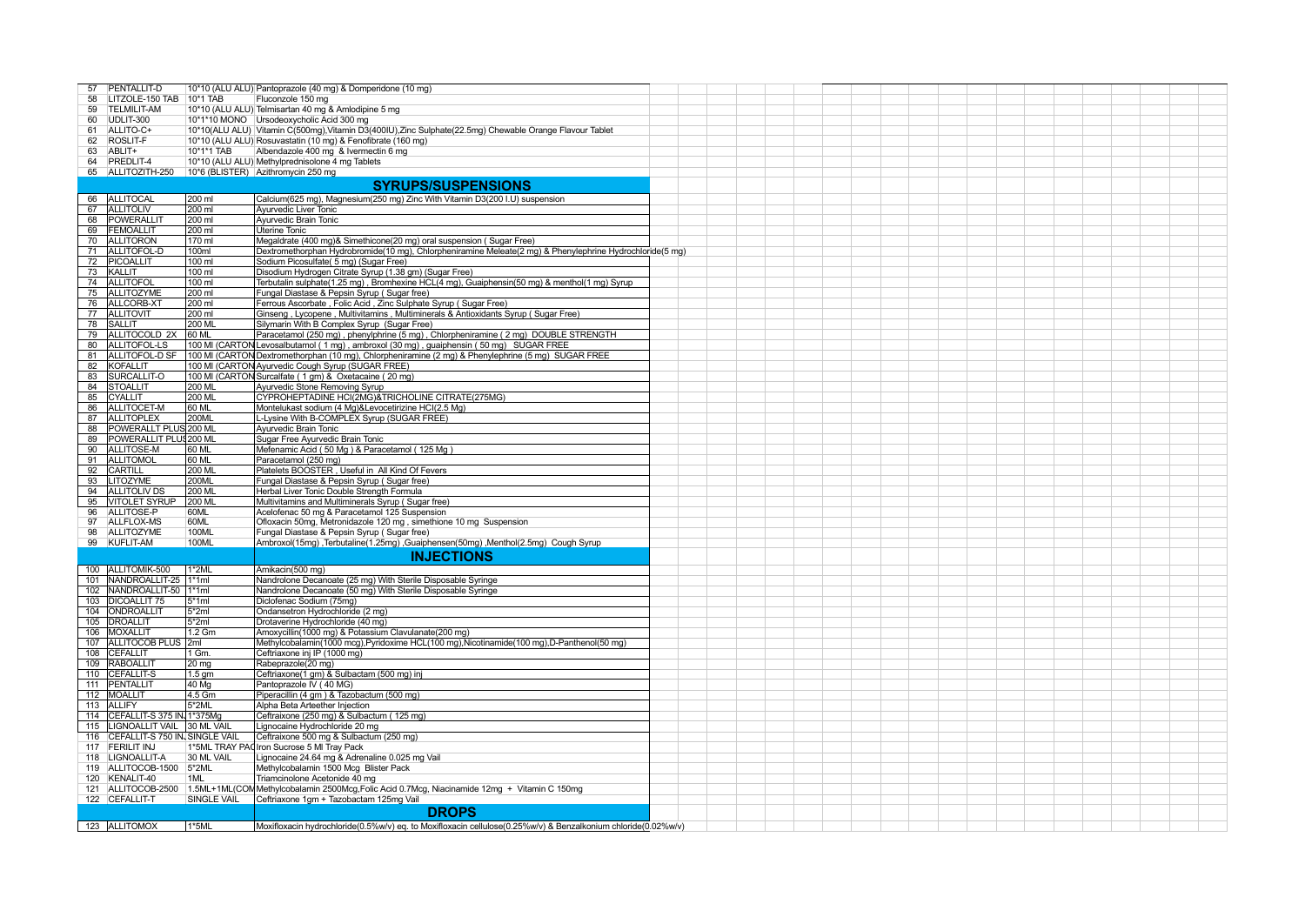| 124 ALLITO-TEARS                                                | 1*10ML                                                             | Carboxymethylcellulose I.P (0.5%w/v)                                                                                                                                          |  |  |  |  |  |  |  |  |  |  |
|-----------------------------------------------------------------|--------------------------------------------------------------------|-------------------------------------------------------------------------------------------------------------------------------------------------------------------------------|--|--|--|--|--|--|--|--|--|--|
| 125 XYALOALLIT-P                                                | 10 <sub>ml</sub>                                                   | Xvlometazoline Hydrochloride & Benzalkonium chloride                                                                                                                          |  |  |  |  |  |  |  |  |  |  |
| 126 XYLOLIT-S                                                   | 10ML                                                               | Sodium Chloride Benzalkonium 0.65%w/v Nasal Drops                                                                                                                             |  |  |  |  |  |  |  |  |  |  |
| 127 ONDROALLIT                                                  | 30ML                                                               | Ondanstron (2 mg) Strawberry flavour with Dropper                                                                                                                             |  |  |  |  |  |  |  |  |  |  |
|                                                                 |                                                                    |                                                                                                                                                                               |  |  |  |  |  |  |  |  |  |  |
| 128 LIT-D3                                                      | 4*5 ML                                                             | Vitamin D3 (cholecalciferol 60000 I.U) Nano shot Ready to Drink (Mango) Sugar free                                                                                            |  |  |  |  |  |  |  |  |  |  |
| 129 OTOLIT DROPS                                                | 5ML                                                                | Neomycin(0.5%w/v)Beclomethsone(0.025%w/v),Clotrimazole(1%w/v),Lignocaine(2%w/v) Ear Drops                                                                                     |  |  |  |  |  |  |  |  |  |  |
|                                                                 |                                                                    | SACHETS/OINTMENTS/POWDER/SOAPS/LOTIONS                                                                                                                                        |  |  |  |  |  |  |  |  |  |  |
|                                                                 |                                                                    |                                                                                                                                                                               |  |  |  |  |  |  |  |  |  |  |
| 130 ALLITOCAL                                                   | 20*1 Gm                                                            | Cholecalciferol (60000 IU)                                                                                                                                                    |  |  |  |  |  |  |  |  |  |  |
| 131 CARTILL                                                     | 10*10 gm                                                           | Carica papaya leaf extract(1100 mg), Tinospora cordifolia extract (150 mg), Goat milk powder(100 mg), Vitamin-E(40 mg)                                                        |  |  |  |  |  |  |  |  |  |  |
| 132 ALLITOBATE CREA 15 Gm                                       |                                                                    | Neomycin sulphate & beclomethasone & clotrimazole cream                                                                                                                       |  |  |  |  |  |  |  |  |  |  |
|                                                                 |                                                                    |                                                                                                                                                                               |  |  |  |  |  |  |  |  |  |  |
| 133 PROTIALLIT POWD 200 GM                                      |                                                                    | Protien Powder With Dha (TIN PACK) Chocolate Flavour                                                                                                                          |  |  |  |  |  |  |  |  |  |  |
| KETOALLIT SOAP 75 GM<br>134                                     |                                                                    | Ketoconazole 1%w/w                                                                                                                                                            |  |  |  |  |  |  |  |  |  |  |
| 135 ALLTHRIN LOTION 60ML                                        |                                                                    | Permethrin 5% Lotion                                                                                                                                                          |  |  |  |  |  |  |  |  |  |  |
| 136   KETOALLIT SHAMF 100 ML                                    |                                                                    | Ketoconazole 2%w/v & ZPTO 1% w/v Shampoo                                                                                                                                      |  |  |  |  |  |  |  |  |  |  |
| 137 ALLITOSE GEL                                                | 30GM                                                               | Diclofenac Diethylamine, Methyl Salicylate, Linseed Oil, Menthol GEL                                                                                                          |  |  |  |  |  |  |  |  |  |  |
|                                                                 |                                                                    |                                                                                                                                                                               |  |  |  |  |  |  |  |  |  |  |
| 138 ALLTHRIN SOAP                                               | 75GM                                                               | Permethrin 1% w/w                                                                                                                                                             |  |  |  |  |  |  |  |  |  |  |
| 139   ALLBATE-PLUS CR 15 GM                                     |                                                                    | Ofloxacin, Ornidazole, Itraconzole, Clobetasol Cream                                                                                                                          |  |  |  |  |  |  |  |  |  |  |
| 140 ALLPRO-SF                                                   | 200 GM                                                             | Protien Powder With Dha (PLASTIC PACK) Elachi Flavour Sugar Free                                                                                                              |  |  |  |  |  |  |  |  |  |  |
| 141 ALLITOSE OIL                                                |                                                                    | 60ML (CARTON) Ayurvedic Pain Relief Oil                                                                                                                                       |  |  |  |  |  |  |  |  |  |  |
|                                                                 |                                                                    |                                                                                                                                                                               |  |  |  |  |  |  |  |  |  |  |
| 142 LITO-G ENRGY DRI 105 GM                                     |                                                                    | Dextrose, Sucrose, Zinc, Vitamin C Energy Drink (Orange Flavour)                                                                                                              |  |  |  |  |  |  |  |  |  |  |
| 143 LULLIT                                                      | 15 GM                                                              | Luliconazole 1%w/w Ointment                                                                                                                                                   |  |  |  |  |  |  |  |  |  |  |
| 144 LITO-FRESH                                                  | 100ML                                                              | Chlorhexidine (0.3%), Sodium Flouride(0.05%), Zinc chloride(0.10%), Menthol Mouth Wash                                                                                        |  |  |  |  |  |  |  |  |  |  |
| 145 CANLIT POWDER 100 GM                                        |                                                                    | Clotrimazole 1%w/w Dusting Powder                                                                                                                                             |  |  |  |  |  |  |  |  |  |  |
| SENSO-LIT<br>146                                                | 50 GM                                                              | Pottasium nitrate(5.0%w/w),Sodium mono flourophosphate(0.7%w/w),Triclosan(0.3%w/w) Dental Gel                                                                                 |  |  |  |  |  |  |  |  |  |  |
| 147 PROALLIT                                                    | 20*1.5GM                                                           |                                                                                                                                                                               |  |  |  |  |  |  |  |  |  |  |
|                                                                 |                                                                    | Prebiotic & Probiotic With Zinc Sulphate Sachets                                                                                                                              |  |  |  |  |  |  |  |  |  |  |
| 148 ALLITORA POWDEI 100 GM                                      |                                                                    | Itraconazole 1%w/w Dusting Powder                                                                                                                                             |  |  |  |  |  |  |  |  |  |  |
|                                                                 |                                                                    | <b>SOFT GEL CAPSULES</b>                                                                                                                                                      |  |  |  |  |  |  |  |  |  |  |
|                                                                 |                                                                    |                                                                                                                                                                               |  |  |  |  |  |  |  |  |  |  |
| 149 ALLITOCAL                                                   | 10*1*4 MONO                                                        | Cholecalciferol (60000 IU)                                                                                                                                                    |  |  |  |  |  |  |  |  |  |  |
| 150 ALLITOVIT                                                   | 10*1*10 MONO                                                       | Ginseng, Lycopene, Multivitamins, Multiminerals softgel caps                                                                                                                  |  |  |  |  |  |  |  |  |  |  |
| 151 ALLITO-5G                                                   | 10*1*10 MONO                                                       | omega 3, green tea, ginkgo biloba, grape seed, garlic, antioxidants, multivitamins, multiminerals etc.                                                                        |  |  |  |  |  |  |  |  |  |  |
| 152 ALLITOCAL-K27                                               | 10*15                                                              | Calcium Citrate (625mg), Calcitriol(0.25mcg), Vitamin-k27(45mcg)                                                                                                              |  |  |  |  |  |  |  |  |  |  |
|                                                                 |                                                                    |                                                                                                                                                                               |  |  |  |  |  |  |  |  |  |  |
| 153 ALLITOVIT                                                   | 10*10                                                              | Ginseng, Lycopene, Multivitamins, Multiminerals softgel caps                                                                                                                  |  |  |  |  |  |  |  |  |  |  |
| 154 HARTILIT                                                    |                                                                    | 10*1*10 MONO Natural Vitamin E(400IU), omega3(30mg), wheat germ oil (100mg)                                                                                                   |  |  |  |  |  |  |  |  |  |  |
|                                                                 |                                                                    | <b>DRY SYRUPS</b>                                                                                                                                                             |  |  |  |  |  |  |  |  |  |  |
|                                                                 |                                                                    |                                                                                                                                                                               |  |  |  |  |  |  |  |  |  |  |
| 155 MOXALLIT-CV                                                 | 30ML W/FI                                                          | Amoxycillin (200 mg)& pottasium Clavuante(28.5 mg) Dry Syrup With Water                                                                                                       |  |  |  |  |  |  |  |  |  |  |
| 156 ALLITOPOD-Cv                                                | 30ML W/FI                                                          | Cefodoxime (50 mg)& potassium Clavunate (31.5 mg) Dry Syrup With Water                                                                                                        |  |  |  |  |  |  |  |  |  |  |
| 157 ALLITOPOD-50                                                | 30ML W/FI                                                          | Cefodoxime(50 mg) Dry Syrup With Water                                                                                                                                        |  |  |  |  |  |  |  |  |  |  |
|                                                                 |                                                                    |                                                                                                                                                                               |  |  |  |  |  |  |  |  |  |  |
| 158 ALLITOFIX-50                                                | 30ML W/FI                                                          | Cefixime (50 mg) Dry Syrup With Water                                                                                                                                         |  |  |  |  |  |  |  |  |  |  |
| 159 ALLITOFIX-CV                                                | 30ML W/FI                                                          | Cefixime (50 mg)& Pottasium Clavunate(31.5 mg) Dry Syrup With Water                                                                                                           |  |  |  |  |  |  |  |  |  |  |
| 160 ALLITOPOD-100                                               | 30ML W/FI                                                          | Cefpodoxime (100 mg) Dry Syrup With Water                                                                                                                                     |  |  |  |  |  |  |  |  |  |  |
| 161   MOXALLIT-CV 457   30ML W/FI                               |                                                                    | Amoxycillin (400 mg )& Pottasium Clavulanate (57mg) Dry Syrup With Water                                                                                                      |  |  |  |  |  |  |  |  |  |  |
|                                                                 |                                                                    |                                                                                                                                                                               |  |  |  |  |  |  |  |  |  |  |
|                                                                 |                                                                    | <b>UPCOMING PRODUCTS</b>                                                                                                                                                      |  |  |  |  |  |  |  |  |  |  |
| SANALIT<br>$\overline{1}$                                       | <b>100ML</b>                                                       | <b>Hygienic Vaginal Wash</b>                                                                                                                                                  |  |  |  |  |  |  |  |  |  |  |
|                                                                 | 10*10                                                              |                                                                                                                                                                               |  |  |  |  |  |  |  |  |  |  |
| 2<br>TELMILIT-40                                                |                                                                    | Telmisartan 40 mg                                                                                                                                                             |  |  |  |  |  |  |  |  |  |  |
| 3<br><b>TELMILIT-H</b>                                          | 10*10                                                              | Telmisartan 40 mg & Hydrochlorothiazide 12.5 mg                                                                                                                               |  |  |  |  |  |  |  |  |  |  |
| $\overline{4}$<br><b>ETIZOLIT</b>                               | 10*10                                                              | Etizolam 0.5 mg MD                                                                                                                                                            |  |  |  |  |  |  |  |  |  |  |
| ROSLIT-10<br>5                                                  | 10*10                                                              | Rosuvastatin 10 mg                                                                                                                                                            |  |  |  |  |  |  |  |  |  |  |
| ALLITOVIT DROPS 30 ML<br>6                                      |                                                                    | Multivitamins and Multiminerals Drops                                                                                                                                         |  |  |  |  |  |  |  |  |  |  |
| ALLITOCOB-P<br>$\overline{7}$                                   | 10*10                                                              | Pregabalin 75mg, Methylcoblamin 750 mcg Capsules                                                                                                                              |  |  |  |  |  |  |  |  |  |  |
|                                                                 |                                                                    |                                                                                                                                                                               |  |  |  |  |  |  |  |  |  |  |
| 8<br>ETOALLIT-90                                                | 10*10                                                              | Etoricoxib (90 mg)                                                                                                                                                            |  |  |  |  |  |  |  |  |  |  |
| MOXALLIT-250<br>9                                               | 10*10                                                              | Amoxycillin 250 mg cap                                                                                                                                                        |  |  |  |  |  |  |  |  |  |  |
| 10 MOXALLIT-500                                                 | 10*10                                                              | Amoxycillin 500 mg cap                                                                                                                                                        |  |  |  |  |  |  |  |  |  |  |
|                                                                 |                                                                    |                                                                                                                                                                               |  |  |  |  |  |  |  |  |  |  |
|                                                                 |                                                                    | <b>TERMS AND CONDITIONS:-</b>                                                                                                                                                 |  |  |  |  |  |  |  |  |  |  |
|                                                                 |                                                                    |                                                                                                                                                                               |  |  |  |  |  |  |  |  |  |  |
|                                                                 |                                                                    | 1 WE ARE STRICTLY DEAL ON CASH OR ON DOD BASIS ONLY                                                                                                                           |  |  |  |  |  |  |  |  |  |  |
| 2 We Need Xerox (Photocopy) of GST & DL NUMBER                  |                                                                    |                                                                                                                                                                               |  |  |  |  |  |  |  |  |  |  |
|                                                                 |                                                                    |                                                                                                                                                                               |  |  |  |  |  |  |  |  |  |  |
|                                                                 | 3 The Net Prices Are Exclusive of GST                              |                                                                                                                                                                               |  |  |  |  |  |  |  |  |  |  |
|                                                                 | 4 Invoice Will be Raised only After The Reciept Of Advance Payment |                                                                                                                                                                               |  |  |  |  |  |  |  |  |  |  |
| 5 Goods Will Be Dispatched Through Bank Approved Transport Only |                                                                    |                                                                                                                                                                               |  |  |  |  |  |  |  |  |  |  |
| 6 No Expiry Or Breakage Will Be Entertained                     |                                                                    |                                                                                                                                                                               |  |  |  |  |  |  |  |  |  |  |
|                                                                 | 7 The Prices May Change Without Prior Notice                       |                                                                                                                                                                               |  |  |  |  |  |  |  |  |  |  |
|                                                                 |                                                                    |                                                                                                                                                                               |  |  |  |  |  |  |  |  |  |  |
|                                                                 |                                                                    | 8 Promotional material Can Be Given For Free (in limited quantity) As Per Demand Like: LBL's, Catch Covers, Reminder Cards etc. (MR bag & Visual Aid Depends Upon Order Size) |  |  |  |  |  |  |  |  |  |  |
| 9 F.O.R TO BE PAID BY PARTY                                     |                                                                    |                                                                                                                                                                               |  |  |  |  |  |  |  |  |  |  |